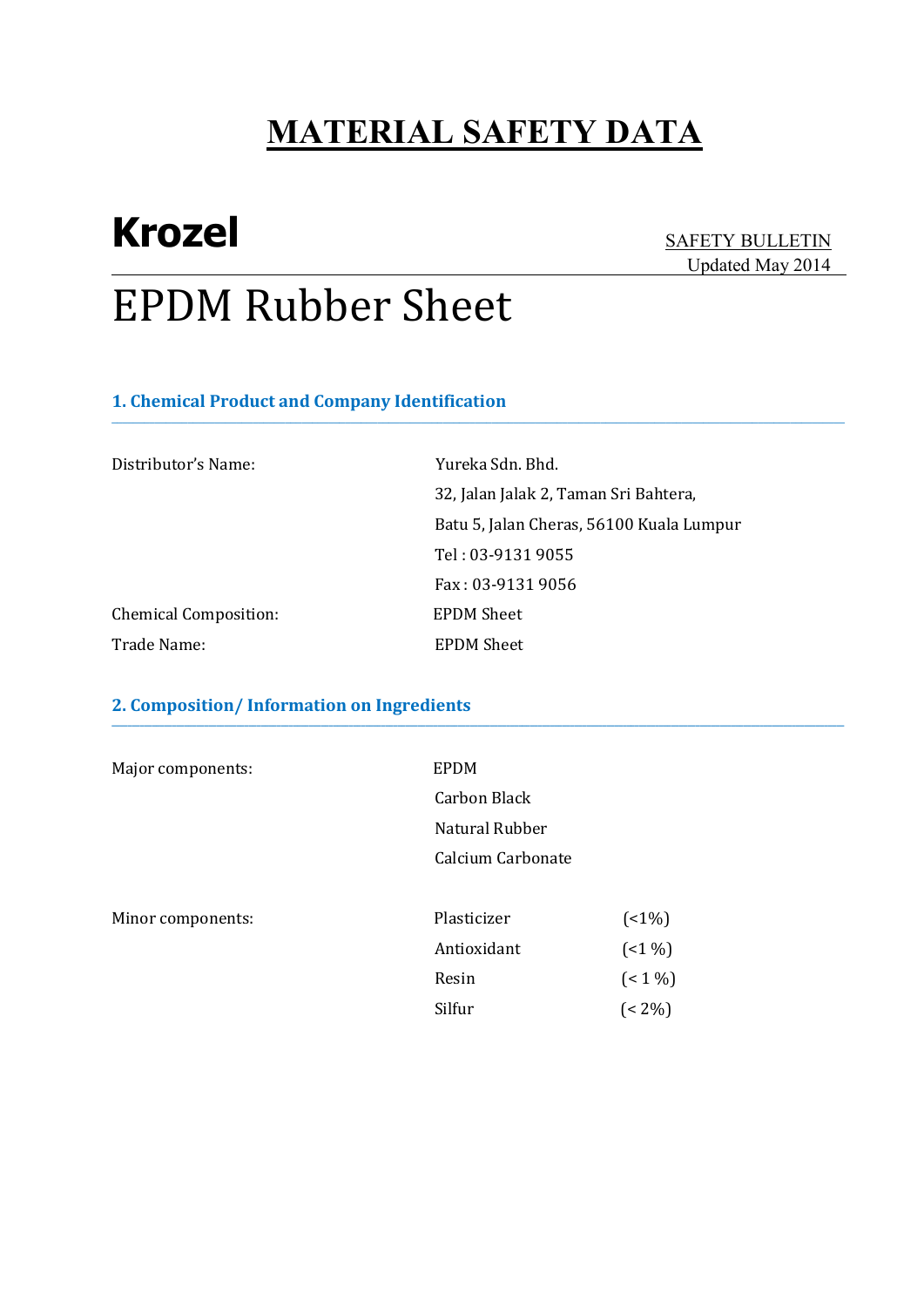**\_\_\_\_\_\_\_\_\_\_\_\_\_\_\_\_\_\_\_\_\_\_\_\_\_\_\_\_\_\_\_\_\_\_\_\_\_\_\_\_\_\_\_\_\_\_\_\_\_\_\_\_\_\_\_\_\_\_\_\_\_\_\_\_\_\_\_\_\_\_\_\_\_\_\_\_\_\_\_\_\_\_\_\_\_\_\_\_\_\_\_\_\_\_\_\_\_\_\_\_\_\_\_\_\_\_\_\_\_\_\_\_\_\_\_\_\_\_\_\_\_\_\_\_\_\_\_\_\_\_\_\_\_\_\_\_\_\_\_\_\_\_\_\_\_\_\_\_\_\_\_\_\_\_\_\_\_\_\_\_\_\_\_\_\_\_\_\_\_\_\_\_\_\_\_\_\_\_\_\_\_\_** 

# **Krozel** SAFETY BULLETIN

### **3. Physical and Chemical Properties**

| Appearance:           | Flexible black rubber sheet        |
|-----------------------|------------------------------------|
| Odour:                | Slight typical rubber product odor |
| Specific Gravity:     | 1.4                                |
| <b>Boiling Point:</b> | N/A                                |
| <b>Melting Point:</b> | N/A                                |
| Flash Point:          | $>150^{\circ}$ C                   |
| Vapor Pressure:       | N/A                                |
| Percent Volatile:     | N/A                                |
| Solubility in Water:  | Insoluble                          |

### **4. Health Hazards**

| ↖<br>Dermal: | May cause skin irritation. For prolonged handling, use<br>protective gloves and clothing. Wash hands with mild |                                                           |
|--------------|----------------------------------------------------------------------------------------------------------------|-----------------------------------------------------------|
|              |                                                                                                                | soap after handling. Avoid contact with eyes. If the eyes |
|              |                                                                                                                | are irritated flush with water for ten minutes. Obtain    |
|              |                                                                                                                | medical attention. Avoid ingestion. If ingested seek      |
|              |                                                                                                                | medical attention.                                        |
| Inhalation:  |                                                                                                                | Excessive inhalation can cause headache, nausea,          |
|              | irritation. Handle the product in minimum quantity                                                             |                                                           |
|              |                                                                                                                | and work in well-ventilated area.                         |

**\_\_\_\_\_\_\_\_\_\_\_\_\_\_\_\_\_\_\_\_\_\_\_\_\_\_\_\_\_\_\_\_\_\_\_\_\_\_\_\_\_\_\_\_\_\_\_\_\_\_\_\_\_\_\_\_\_\_\_\_\_\_\_\_\_\_\_\_\_\_\_\_\_\_\_\_\_\_\_\_\_\_\_\_\_\_\_\_\_\_\_\_\_\_\_\_\_\_\_\_\_\_\_\_\_\_\_\_\_\_\_\_\_\_\_\_\_\_\_\_\_\_\_\_\_\_\_\_\_\_\_\_\_\_\_\_\_\_\_\_\_\_\_\_\_\_\_\_\_\_\_\_\_\_\_\_\_\_\_\_\_\_\_\_\_\_\_\_\_\_\_\_\_\_\_\_\_\_\_\_\_\_**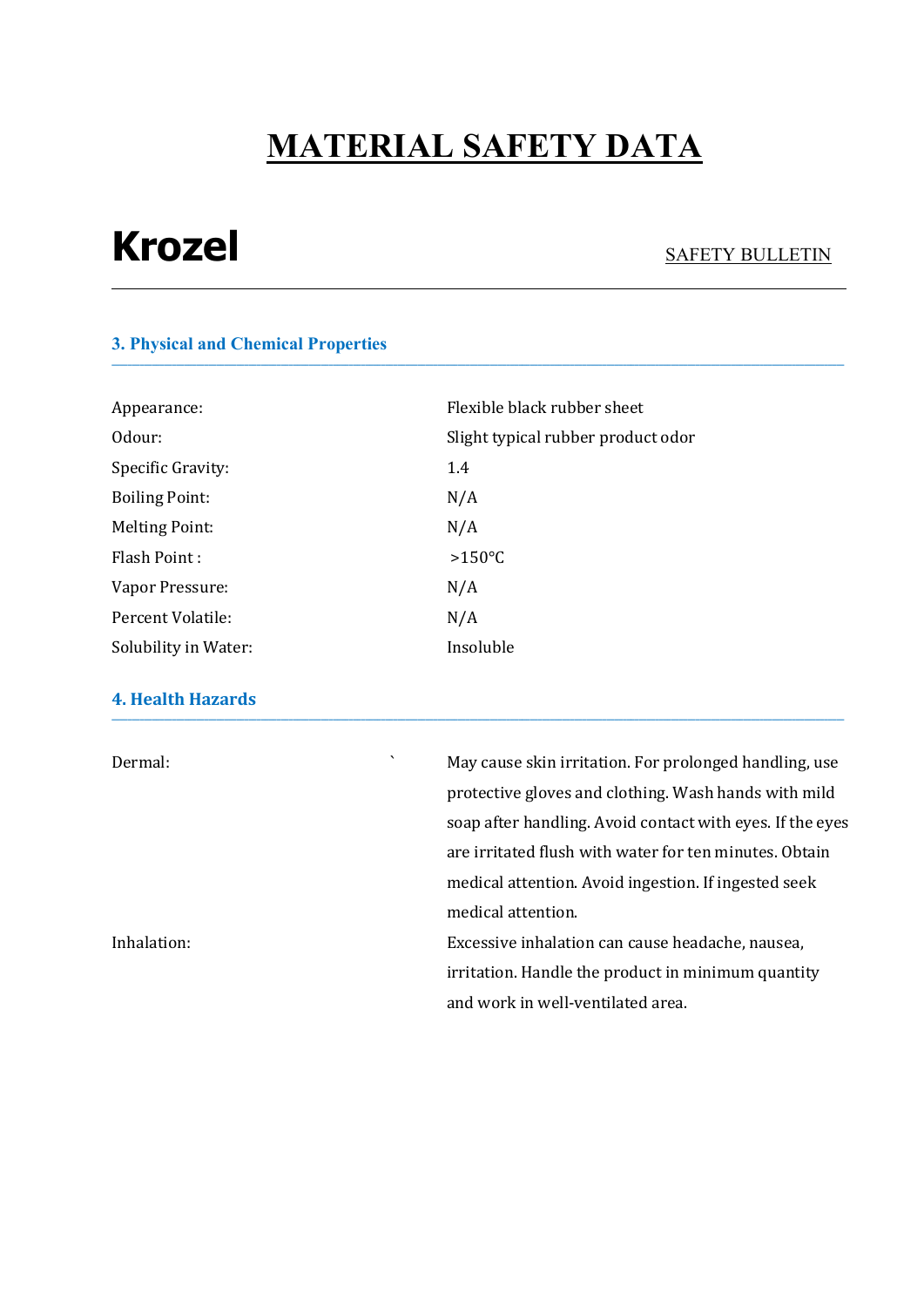# **Krozel** SAFETY BULLETIN

### **5. Fire Fighting Measures \_\_\_\_\_\_\_\_\_\_\_\_\_\_\_\_\_\_\_\_\_\_\_\_\_\_\_\_\_\_\_\_\_\_\_\_\_\_\_\_\_\_\_\_\_\_\_\_\_\_\_\_\_\_\_\_\_\_\_\_\_\_\_\_\_\_\_\_\_\_\_\_\_\_\_\_\_\_\_\_\_\_\_\_\_\_\_\_\_\_\_\_\_\_\_\_\_\_\_\_\_\_\_\_\_\_\_\_\_\_\_\_\_\_\_\_\_\_\_\_\_\_\_\_\_\_\_\_\_\_\_\_\_\_\_\_\_\_\_\_\_\_\_\_\_\_\_\_\_\_\_\_\_\_\_\_\_\_\_\_\_\_\_\_\_\_\_\_\_\_\_\_\_\_\_\_\_\_\_\_\_\_**

| Flash Point:                       | $>204$ °C                                               |
|------------------------------------|---------------------------------------------------------|
| Firefighting procedures:           | Use full protective equipment and SCBA, filter masks,   |
|                                    | etc.                                                    |
| Means of extinction:               | High expansion foam, water fog and spray.               |
|                                    |                                                         |
| <b>6. Reactivity and Stability</b> |                                                         |
|                                    |                                                         |
| Stability:                         | Product is non-reactive with aliphatic hydrocarbons and |
|                                    | non-polar chemicals. Do not use in contact with strong  |
|                                    | acids and alkaline solutions.                           |
| Reactivity:                        | Stable under normal working and storage condition.      |
|                                    | Store below 35 °C in cool, dry location. Combustion     |
|                                    | products are toxic, combustible and corrosive           |
|                                    |                                                         |

### **7. Disposal Considerations**

Disposal must be in accordance with Federal, State and Local Regulations. Bury waste in approved landfill site. Do not incinerate.

**\_\_\_\_\_\_\_\_\_\_\_\_\_\_\_\_\_\_\_\_\_\_\_\_\_\_\_\_\_\_\_\_\_\_\_\_\_\_\_\_\_\_\_\_\_\_\_\_\_\_\_\_\_\_\_\_\_\_\_\_\_\_\_\_\_\_\_\_\_\_\_\_\_\_\_\_\_\_\_\_\_\_\_\_\_\_\_\_\_\_\_\_\_\_\_\_\_\_\_\_\_\_\_\_\_\_\_\_\_\_\_\_\_\_\_\_\_\_\_\_\_\_\_\_\_\_\_\_\_\_\_\_\_\_\_\_\_\_\_\_\_\_\_\_\_\_\_\_\_\_\_\_\_\_\_\_\_\_\_\_\_\_\_\_\_\_\_\_\_\_\_\_\_\_\_\_\_\_\_\_\_\_**